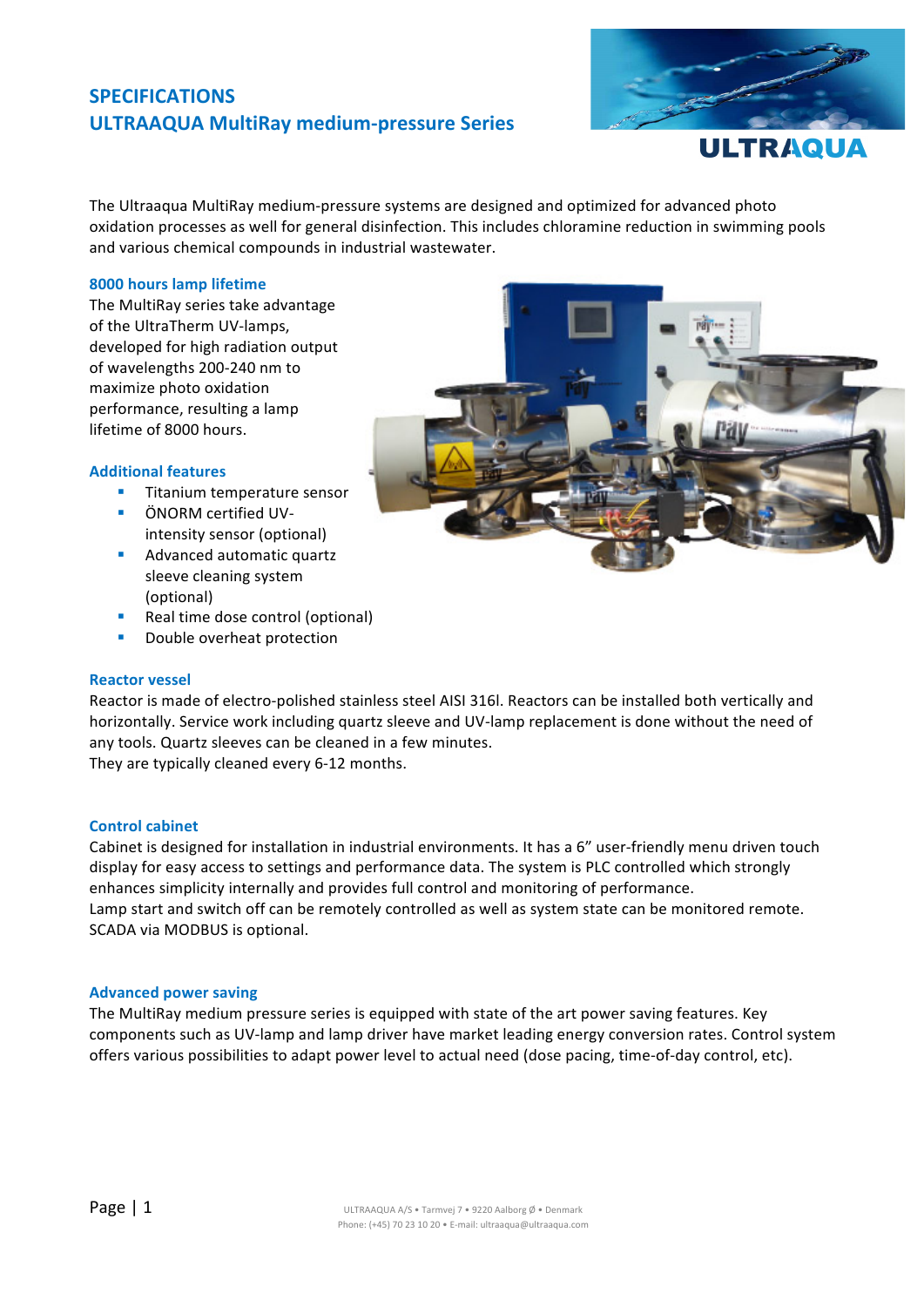# **ULTRAQUA**

| <b>Specifications for</b>               |                                                               | <b>Ultraaqua MultiRay medium-pressure UV Series</b> |                     |                       |                       |                     |  |
|-----------------------------------------|---------------------------------------------------------------|-----------------------------------------------------|---------------------|-----------------------|-----------------------|---------------------|--|
| Reactor                                 | <b>MP1000ST</b>                                               | <b>MP2000</b>                                       | <b>MP3000</b>       | <b>MP6000</b>         | <b>MP9000</b>         | MP12000             |  |
| Reactor material                        |                                                               | Stainless steel                                     |                     |                       |                       |                     |  |
| Reactor weight dry                      | 22 kg                                                         | 40 kg                                               | 40 kg               | 55 kg                 | 57 kg                 | 58 kg               |  |
| Reactor weight wet                      | 25 kg                                                         | 60 kg                                               | 60 kg               | 83.5 kg               | 85 kg                 | 86 kg               |  |
| Reactor length                          | 550 mm                                                        | 627 mm                                              | 750 mm              | 850 mm                | 850 mm                | 850 mm              |  |
| Max flow for water                      | $90 \text{ m}^3/h$                                            | 175 $m^3/h$                                         | $270 \text{ m}^3/h$ | 520 m <sup>3</sup> /h | 760 m <sup>3</sup> /h | 1000 $m^3/h$        |  |
| disinfection<br>Max flow for chloramine | $50 \text{ m}^3/h$                                            | $130 \text{ m}^3/h$                                 | 180 $m^3/h$         | 340 m <sup>3</sup> /h | 500 $m^3/h$           | 645 $m^3/h$         |  |
| red                                     |                                                               |                                                     |                     |                       |                       |                     |  |
| Number of UV-lamps                      | $\mathbf{1}$                                                  | $\mathbf{1}$                                        | $\mathbf{1}$        | $\overline{2}$        | 3                     | 4                   |  |
| Connections                             | <b>DN100</b>                                                  | <b>DN150</b>                                        | <b>DN200</b>        | <b>DN300</b>          | <b>DN300</b>          | <b>DN300</b>        |  |
| Operating pressure max                  | 4.0 <sub>bar</sub>                                            | 7.0 <sub>bar</sub>                                  | 10.0 <sub>bar</sub> | 10.0 <sub>bar</sub>   | 10.0 <sub>bar</sub>   | 10.0 <sub>bar</sub> |  |
| Orientation of<br>connections           | Opposite side orientation, Inline                             |                                                     |                     |                       |                       |                     |  |
| Temperature control                     | pT100-titanium housing; 2x thermo-switches                    |                                                     |                     |                       |                       |                     |  |
| UV sensor (optional)                    | Önorm M5873 certified                                         |                                                     |                     |                       |                       |                     |  |
| Quartz sleeve cleaning                  | Fully automatic spring loaded PTFE wiper, advanced servomotor |                                                     |                     |                       |                       |                     |  |
| (optional)                              |                                                               |                                                     |                     |                       |                       |                     |  |
| Manufactured in                         | Denmark                                                       |                                                     |                     |                       |                       |                     |  |
| <b>Control cabinet</b>                  |                                                               |                                                     |                     |                       |                       |                     |  |
| HMI                                     | 6" touch sensitive menu driven screen<br><b>LED</b> indicator |                                                     |                     |                       |                       |                     |  |
| Controller type                         | Relay based<br><b>PLC</b>                                     |                                                     |                     |                       |                       |                     |  |
| Material                                | Powder couted steel                                           |                                                     |                     |                       |                       |                     |  |
| Installation                            | Wall mount                                                    |                                                     |                     |                       |                       |                     |  |
| Cabinet dimension mm                    | 500x400x200                                                   | 600x600x300                                         | 600x600x300         | 800x800x300           | 800x800x300           | 800x1000x300        |  |
| Cabinet weight                          | 25 kg                                                         | 45 kg                                               | 45 kg               | 55 kg                 | 70 kg                 | 80 kg               |  |
| Power                                   | $1.1$ kW                                                      | 2.1 kW                                              | 3.5 kW              | 6.8 kW                | 10.0 kW               | 13.2 kW             |  |
| Max fuse                                | 16.0 A                                                        |                                                     | 16.0 A              | 16.0 A                | 16.0 A                | 16.0 A              |  |
| Power supply                            | 3x400V+N+Pe +/-10%, 47-63 Hz                                  |                                                     |                     |                       |                       |                     |  |
| Lamp cable length                       | 5.0m (max length 10.0m)                                       |                                                     |                     |                       |                       |                     |  |
| Lamp cable type                         | Silicon (DIN VDE 0295 /UL Style 4476)                         |                                                     |                     |                       |                       |                     |  |
| Thermal control                         | Fan (Opt. closed sealed cabinet)                              |                                                     |                     |                       |                       |                     |  |
| Operating temperature                   | 0 °C to +40 °C                                                |                                                     |                     |                       |                       |                     |  |
| Rel. humidity                           | 20-95% non-condensing                                         |                                                     |                     |                       |                       |                     |  |
| IP Class                                | 54 (Option IP66)                                              |                                                     |                     |                       |                       |                     |  |
| Approval                                | CE                                                            |                                                     |                     |                       |                       |                     |  |
| Manufactured in                         | Denmark                                                       |                                                     |                     |                       |                       |                     |  |
| <b>UV lamps</b>                         |                                                               |                                                     |                     |                       |                       |                     |  |
| Lamp type                               | Ultra-Therm medium pressure lamps                             |                                                     |                     |                       |                       |                     |  |
| Lamp power pr. lamp                     | 1000W                                                         | 2000W                                               | 3000W               | 3000W                 | 3000W                 | 3000W               |  |
| UV efficiency                           | 36%                                                           |                                                     |                     |                       |                       |                     |  |
| Lamp lifetime                           | 8000H                                                         |                                                     |                     |                       |                       |                     |  |
| Wire coating                            | <b>PTFE</b>                                                   |                                                     |                     |                       |                       |                     |  |
| Manufactured in                         | Germany                                                       |                                                     |                     |                       |                       |                     |  |
| Lamp drivers (ballasts)                 |                                                               |                                                     |                     |                       |                       |                     |  |
| No of drivers pr. system                | $\mathbf{1}$                                                  | $\mathbf{1}$                                        | $\mathbf{1}$        | 2                     | 3                     | 4                   |  |
| Product                                 | 1000W / 3000W UltraAqua medium-pressure series                |                                                     |                     |                       |                       |                     |  |
| Type                                    | Electronic HF Modbus controlled                               |                                                     |                     |                       |                       |                     |  |
| Serial communication                    | Modbus Daisy chain RJ45 wiring                                |                                                     |                     |                       |                       |                     |  |